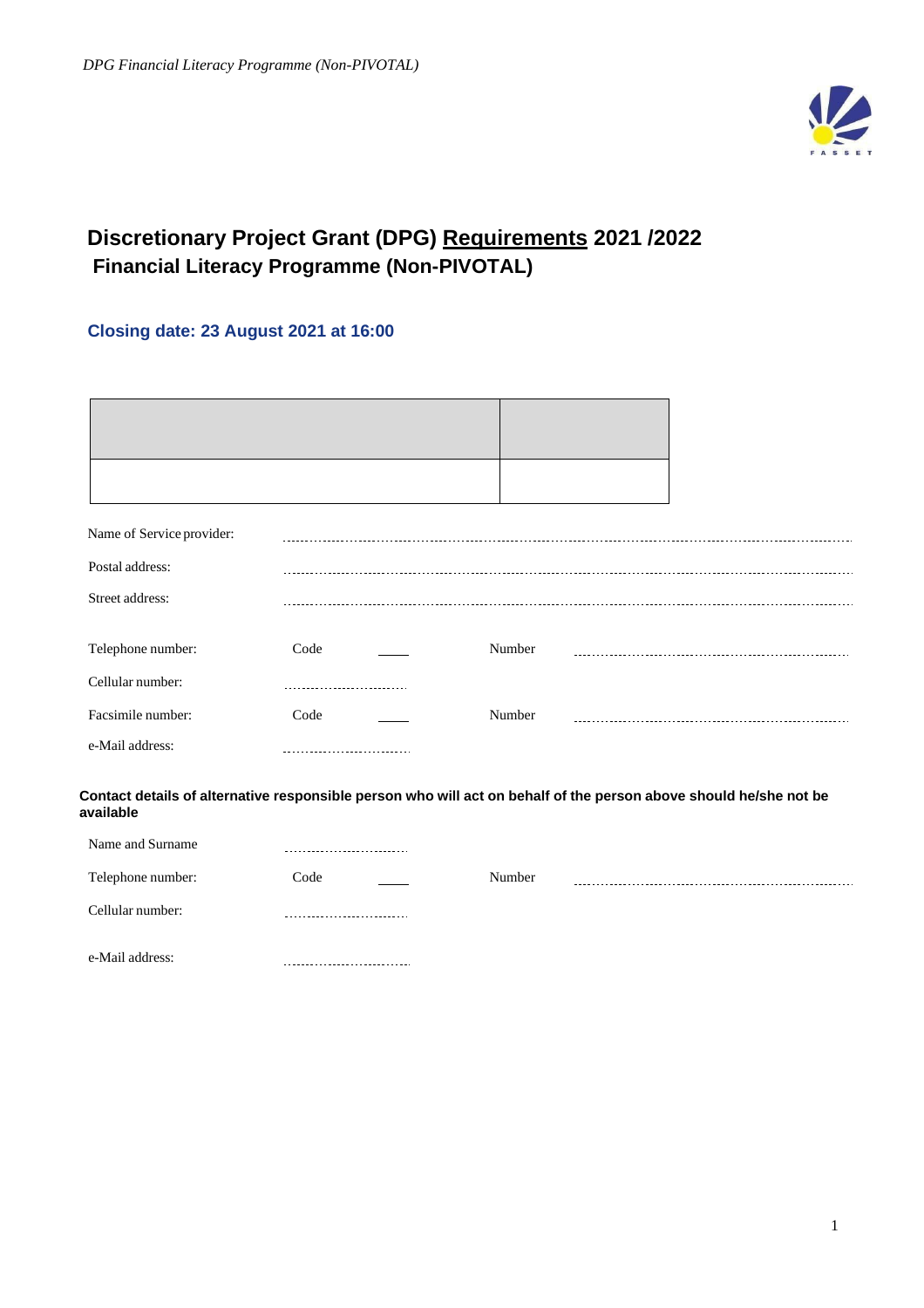## **1. COMPLIANCE REQUIREMENTS**

1.1.1 As a public entity, Fasset has both the obligation and the responsibility to ensure that it spends the public money, with which it is entrusted in a manner that meets governments requirements. Consequently, Grant Applicants are required to adhere to the compliance requirements as listed in this section.

#### **Fraud and Corruption**

1.2.1 All grant applicants are to take note of the implications of contravening the Prevention and Combating of Corrupt Activities Act, 2004 (No 12 of 2004) and any other applicable act.

#### **B-BBEE Certificate, Tax Clearance Certificate and Professional Body Registration**

- 1.3.1 All grant applicants are to provide a B-BBEE status level certificate andtheTaxClearanceCertificate(SARS pin) on request once Fasset has granted provisional approval.
- 1.3.2 GrantapplicantswillbeassessedbasedonthecompliantrequirementswiththeBBBEEandtaxcompliance.Fasset reserves its right to award or not to award to applicants with BBBEE level status above level 4.
- 1.3.3 **All grant applicantsmust be registeredwith a professionalbody in the Fasset sector, and proofof such mustbesubmittedwiththe application**.

### **INDEPENDENT GRANT SUBMISSION**

1.3.4 Grant applicants must complete and sign the Certificate of Independent Grant Submission, which can be found in Annexure. The signed certificate must be included in the grant submission. The purpose of the certificate is to prevent potential collusion amongst applicants.

## **DEADLINE DATE AND MODE OF GRANT SUBMISSION**

- 1.3.4 All applications must be submitted to the following e-mail address**:** [dg@fasset.org.za](mailto:dg@fasset.org.za). It must be noted that FASSET **will not accept any physical submissions**.
- **1.3.5** The submission due date is **Monday, 23 August 2021 at 16:00**
- **1.3.6 Grant applications received by FASSET after the closing date shall not be considered.**
- 1.3.7 Grant Applicants must submit a Project Proposal which contains, at minimum:
	- 1.3.7.1 Experience of Grant Applicant;
	- 1.3.7.2 Technical Approach / Methodology;
	- 1.3.7.3 Resources; and
	- 1.3.7.4 Pricing schedule with clear breakdown of each cost item. Fasset reserves the right to query a pricing schedule as part of the evaluation process.
- **1.3.8** The Skills development priorities specifically targeting transformation groups including Blacks, women, and people with disabilities. To ensure alignment with national imperatives and key stakeholders, Fasset will adopt DHET's criteria regarding the beneficiaries of its programmes to benefit being**: 85% Blacks, 54% women and 4% disabled.**

## **2. GRANT CRITERIA (Terms of Reference)**

The grant criteria should *please* be read *carefully* and adhered to minimize grant queries. The following criteria are applicable to this grant:

#### **DESCRIPTION: Financial Literacy Programme** (**Non-PIVOTAL**) that achieve the following:

i. The programme is designed for unemployed matriculants or graduates, entrepreneurs, spaza shops owners or similar who have been identified and are in need of financial literacy learning interventions.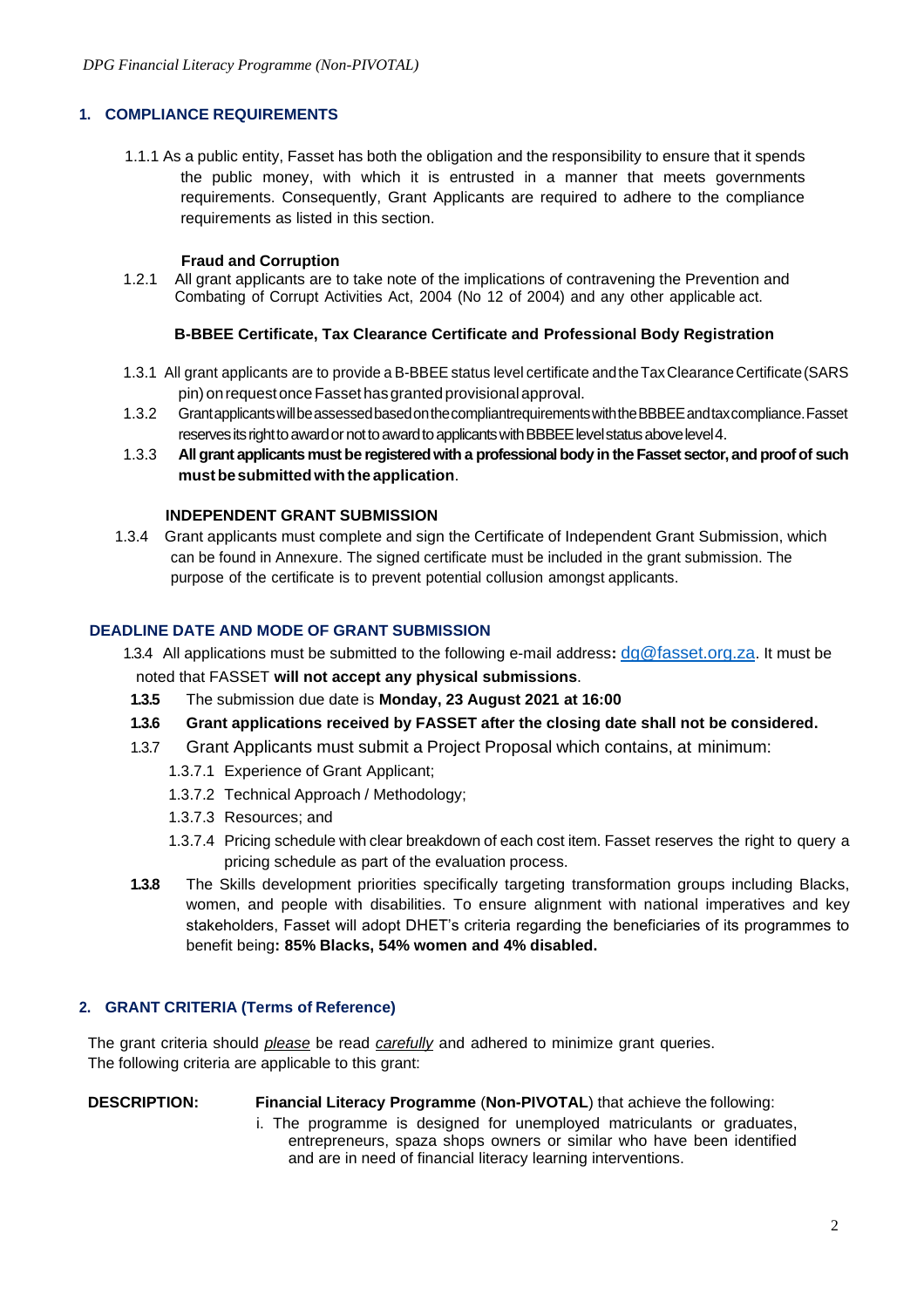*DPG Financial Literacy Programme (Non-PIVOTAL)*

## **2.1 OVERALL OBJECTIVES AND SCOPE**

- 2.1.1 FASSET requires the services of small and medium accounting and auditing firms in the Fasset sector.
- 2.1.2 Fasset will also consider getting into collaborations/ strategic partnerships through Memorandum of Understanding (MoUs).
- 2.1.3 The programme should be completed withing a year.
- 2.1.4 Funding will be capped at R2 000 cost per learner.
- 2.1.5 Fasset will provide tools of trade for each learner (where applicable), therefore the capped amount excludes costs towards tools of trade.
- 2.1.6 The Grant Applicant will have to be responsible for:
- 2.1.6.1 Inviting for participation and admission of various beneficiaries with the necessary potential to complete the training programme.
- 2.1.6.2 Selection and admission of unemployed matriculants or graduates, spaza shops owners; entrepreneurs or similar who have been identified and are in need of financial literacy interventions.
- 2.1.7 The awarding, contracting and completion of the programme should be done before 31 March 2022.
- 2.1.8 The programme must achieve at least 70% full attendance and completion. Failure to meet this objective will result in a penalty on the project management fee.

## **Project Reporting Requirements**

2.1.9 Grant applicants will be required to present information on a monthly and/or quarterly basis, as

per the Department of Higher Education and Training (DHET) and Fasset requirements for payment purposes. The required information includes but is not limited to:

- 2.1.9.1 Copies of participants agreements;
- 2.1.9.2 Attendance register
- 2.1.9.3 Certified copies of ID of the participants
- 2.1.9.4 Close-out report of the training programme

## **3. EVALUATION PROCESS**

## **3.1 DETERMINATION OF SCORE FOR FUNCTIONALITY AND GRANT ADJUDICATION**

- 3.1.1 Should a grant applicant achieve a functionality score that is 50% or less, the grant application will be rejected.
- 3.1.2 Should a grant applicant receive a functionality score between 51% and 69%, Fasset might engage with the applicant on the grant application.
- 3.1.3 All grant applications that receive a functionality score of more than 70% will be recommended for adjudication.
- **3.1.4 Grant applicants should indicate if this is the first time proposing such a project.**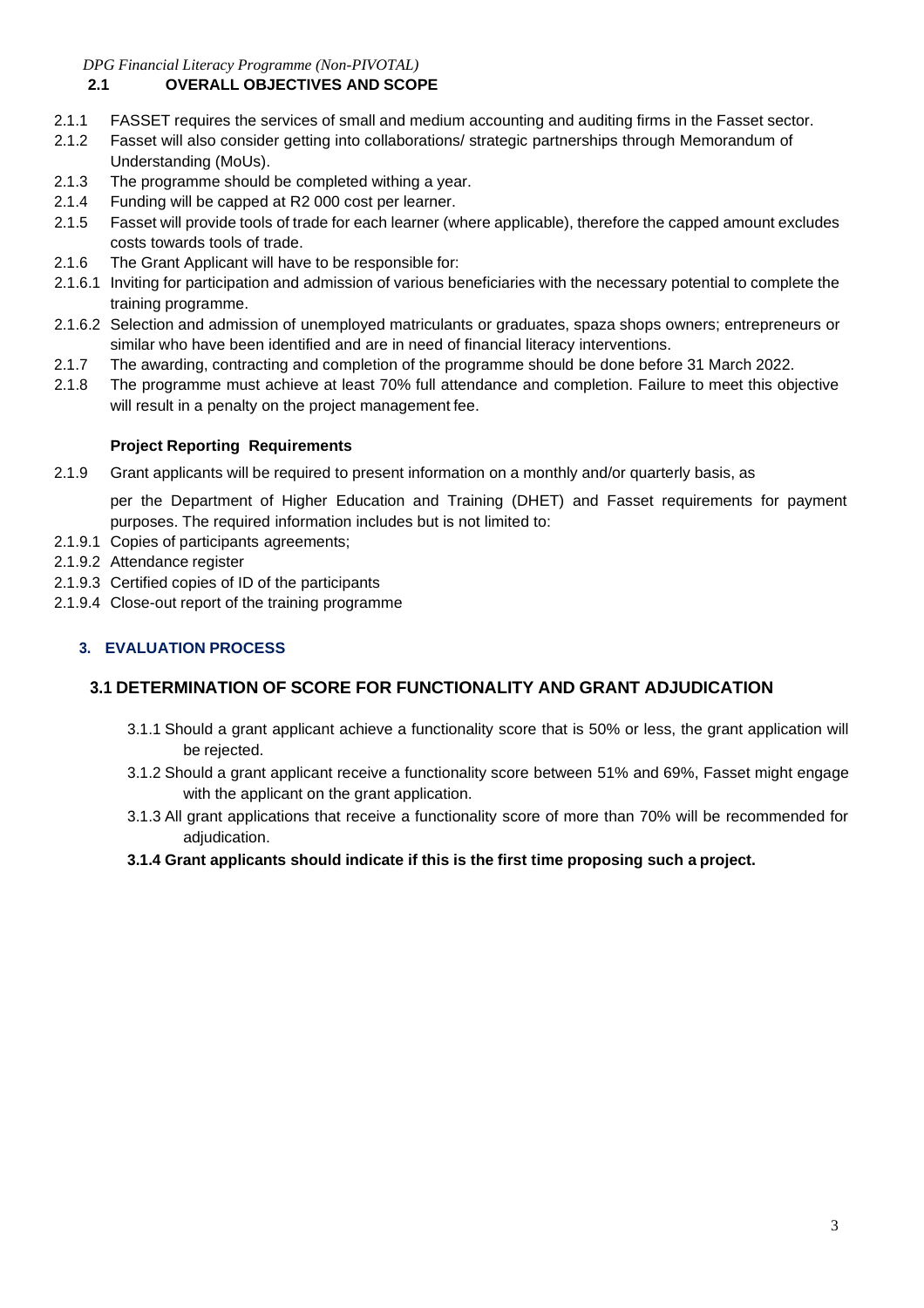|              | <b>Functionality Scoring</b><br><b>Determinants</b>                                                                                                                                                                                                                          |                      |     |
|--------------|------------------------------------------------------------------------------------------------------------------------------------------------------------------------------------------------------------------------------------------------------------------------------|----------------------|-----|
|              | <b>Total Points</b>                                                                                                                                                                                                                                                          |                      | 100 |
| 1            | <b>Experience of the grant applicant</b>                                                                                                                                                                                                                                     |                      | 30  |
|              | Demonstrate the minimum experience of 5 years<br>programmes and managing the project of this nature                                                                                                                                                                          | in managing training |     |
|              | <b>Scoring Criteria</b>                                                                                                                                                                                                                                                      | <b>Points</b>        |     |
|              | Grant applicant has demonstrated a minimum of 5 years<br>and above experience in managing training programmes<br>of this nature.                                                                                                                                             | 5                    |     |
|              | Grant applicant has demonstrated a minimum of 3 to 5 years'<br>experience in managing training programmes of this<br>nature                                                                                                                                                  | 3                    |     |
|              | Grant applicant has demonstrated a minimum of 1to 3<br>years' experience in managing training programmes<br>of this nature                                                                                                                                                   | 1                    |     |
|              | Grant applicant has demonstrated zero or no years of<br>experience in managing training programmes and project<br>managing of this nature                                                                                                                                    | 0                    |     |
| $\mathbf{2}$ | <b>Technical Approach and Project Plan Methodology</b>                                                                                                                                                                                                                       |                      | 40  |
|              | Present a methodology and a comprehensive project plan detailing how the project<br>will be implemented. The plan should also address the following:<br>2.1.1<br>Provide details as to any similar past projects against which<br>the proposed project has been benchmarked. |                      |     |
|              | 2.1.2<br>Ensure that the project plan includes regular reporting to Fasset<br>on project progress, and deliverable milestones.                                                                                                                                               |                      |     |
|              | 2.1.3<br>Identify projects risks and plan of risk mitigation                                                                                                                                                                                                                 |                      |     |
|              | <b>Scoring Criteria</b>                                                                                                                                                                                                                                                      | <b>Points</b>        |     |
|              | Grant applicant has submitted the methodology and<br>comprehensive project plan that has addressed all the<br>above requirements.                                                                                                                                            | 5                    |     |
|              | Grant applicant has submitted the methodology and<br>comprehensive project plan that has addressed either one of<br>the above requirements i.e. partially addressing the above                                                                                               | 3                    |     |
|              | Grant applicant has submitted the methodology and<br>comprehensive project plan that has not addressed any of<br>the above requirements                                                                                                                                      | 0                    |     |
| 3            | <b>Experience of the Project Team</b>                                                                                                                                                                                                                                        |                      | 30  |
|              | Capacity to implement a programme of this size, Grant applicants must:                                                                                                                                                                                                       |                      |     |
|              | 3.1.1. Have appropriately qualified and relevantly experienced resources                                                                                                                                                                                                     |                      |     |
|              | (i.e.CVs are relevant to the programme delivery, including project                                                                                                                                                                                                           |                      |     |
|              | management and support functions).                                                                                                                                                                                                                                           |                      |     |
|              | 3.1.2. The team proposed has relevant expertise and experience. This<br>includes facilitators, administrators, project managers. If sub-<br>contracting, the grant applicant must provide their sub- contractor's<br>agreement.                                              |                      |     |
|              | 3.1.3. Have sufficient resources<br>3.1.4. Provide references in individuals' CVs for the delivery of Non-PIVOTAL<br>programmes.<br>3.1.5. Evidence of past successful programme management is presented                                                                     |                      |     |
|              | (including the ability to achieve the desired throughput rate).<br>3.1.6. The majority of the team members must be Black Africans.                                                                                                                                           |                      |     |

# **Table 1: Evaluation Criteria and Weights for Determining Functionality Scores Functionality Scoring**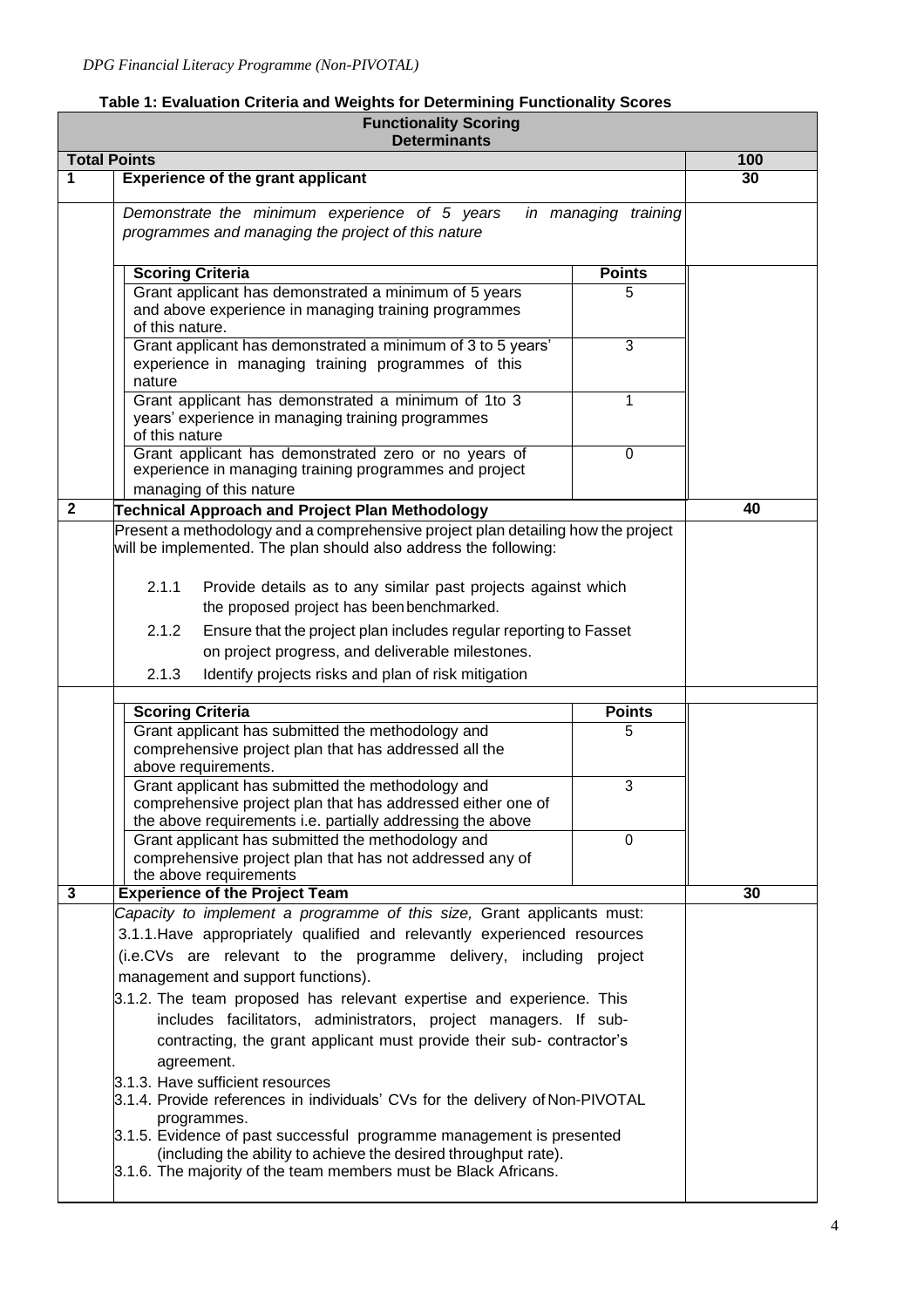| <b>Scoring Criteria</b>                                                                                                                                                                                                                                   | <b>Points</b> |  |
|-----------------------------------------------------------------------------------------------------------------------------------------------------------------------------------------------------------------------------------------------------------|---------------|--|
| All CVs of the team proposed indicate appropriately<br>qualifications and relevant experience and members<br>include references indicating successful delivery of<br>Academic support programmes. The majority of the team<br>members are Black Africans. | b             |  |
| All CVs of the team proposed indicate appropriately<br>qualifications and relevant experience and members<br>include references indicating successful delivery of<br>Academic Support programmes. The majority of the team<br>is NOT Black Africans.      |               |  |
| No experienced CVs of proposed team.                                                                                                                                                                                                                      |               |  |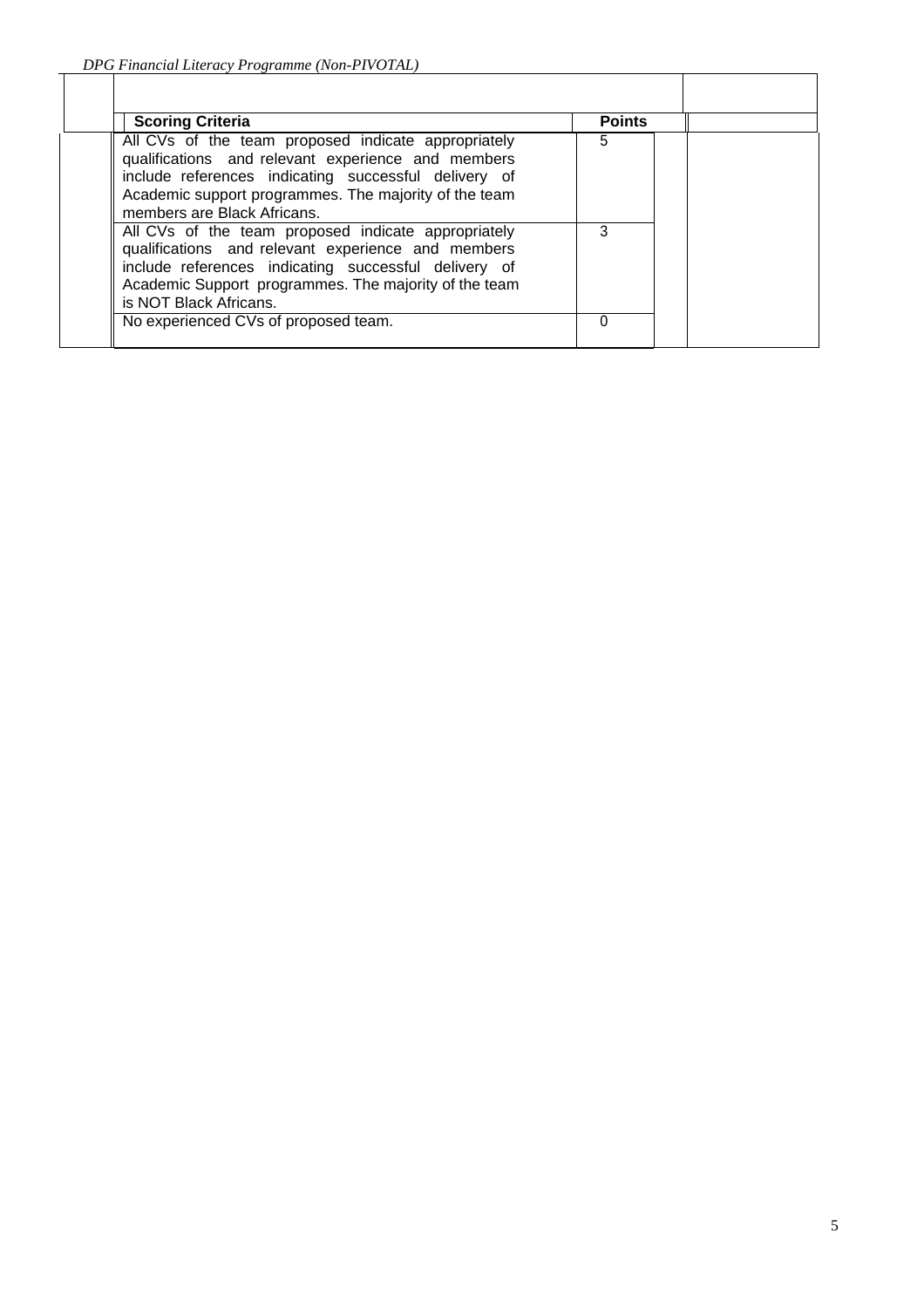## **Annexure A: Certificate of Independent Grant Submission**

| Ι. |                                                                                                                                                                                                                                                                                                | the undersigned, in submitting the |
|----|------------------------------------------------------------------------------------------------------------------------------------------------------------------------------------------------------------------------------------------------------------------------------------------------|------------------------------------|
|    | Discretionary Project Grant Application                                                                                                                                                                                                                                                        |                                    |
|    | $\int$ for $\frac{1}{\sqrt{2}}$ . The set of $\frac{1}{\sqrt{2}}$ is the set of $\frac{1}{\sqrt{2}}$ is the set of $\frac{1}{\sqrt{2}}$ is the set of $\frac{1}{\sqrt{2}}$ is the set of $\frac{1}{\sqrt{2}}$ is the set of $\frac{1}{\sqrt{2}}$ is the set of $\frac{1}{\sqrt{2}}$ is the set | do hereby make the following       |
|    | statements that I certify to be true and complete in every respect.                                                                                                                                                                                                                            |                                    |
|    | I, certify that on behalf of:                                                                                                                                                                                                                                                                  |                                    |
|    | Name of Grant Applicant:                                                                                                                                                                                                                                                                       |                                    |
| 1. | I have read and understood the contents of this Certificate of Independent Grant Submission<br>(Certificate).                                                                                                                                                                                  |                                    |

- 2. I understand that the accompanying Discretionary Project Grant Application (Grant Application) will be rejected if this certificate is found not to be true and complete in every respect.
- 3. I am authorized by the Grant Applicant to sign this Certificate and to submit the accompanying Grant Application on behalf of the Grant Applicant.
- 4. Each person whose signature appears on the accompanying Grant Application has been authorised by the Grant Applicant to determine the terms of and to sign the Grant Application on behalf of the Grant Applicant.
- 5. For the purposes of this Certificate and the accompanying Grant Application, I understand the word "competitor" shall include an individual or organisation, other than the Grant Applicant, whether or not affiliated with the Grant Applicant, who:
	- 5.1.1. Has been requested to submit a Grant Application;
	- 5.1.2. Could potentially submit a Grant Application based on their qualifications, abilities or experience; and
	- 5.1.3. Provides the same services as the Grant Applicant and/or is in the same line of business as The Grant Applicant.
- 6. The Grant Applicant has arrived at the accompanying Grant Application submission independently from and without consultation, communication, agreement, or arrangement with any competitor. However, communication between partners in a joint venture or consortium<sup>1</sup> will not be construed as collusive.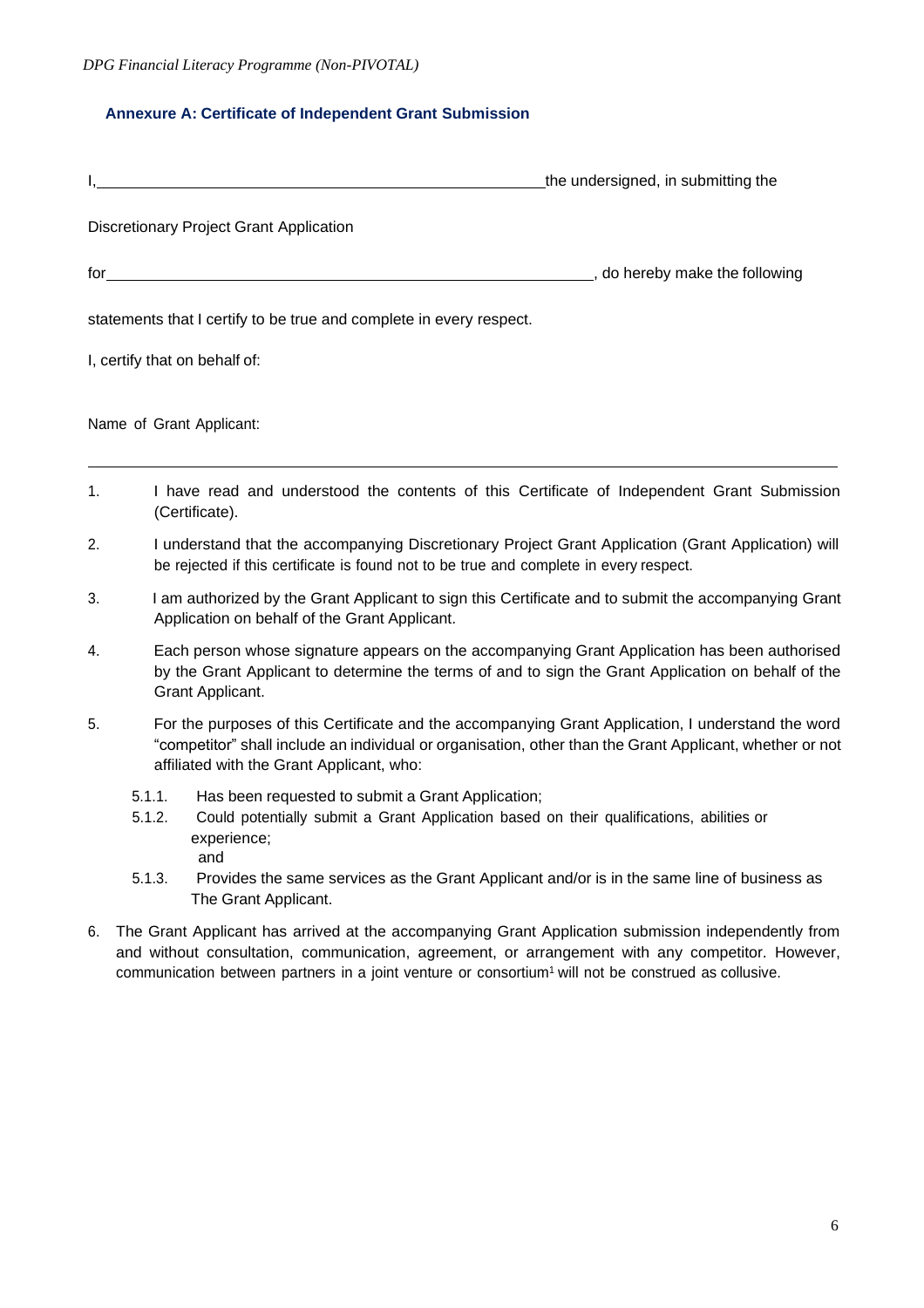### *DPG Financial Literacy Programme (Non-PIVOTAL)*

- 7. In particular, without limiting the generality of paragraph 6 above, there has been no consultation, communication agreement or arrangement with any competitor regarding:
	- 7.1. Prices;
	- 7.2. Geographical area where the service will be rendered (market allocation);
	- 7.3. Methods, factors or formulas used to calculate prices;
	- 7.4. The intention or decision to submit, or not submit, a Grant Application;
	- 7.5. The submission of a Grant Application does not meet the specification and condition of the Grant Application Requirements; or
	- 7.6. Submitting a Grant Application with the intention not to have the grant approved.

<sup>1</sup>Joint Venture or Consortium means an association of persons for the purpose of combining their expertise, property, capital, efforts, skill and knowledge in an activity for the execution of acontract.

- 8. In addition, there have been no consultations, communications, agreements or arrangement with any competitor regarding the quality, quantity, specification and conditions or delivery particulars of the services to which this Grant Application relates.
- 9. The terms of the accompanying Grant Application have not been and will not be disclosed by the Grant Applicant, directly or indirectly, to any competitor, prior to the date and time of the Grant Application openingor of the contract being awarded.
- 10. I am aware that, in addition and without prejudice to any other remedy provided to combat any restrictive practices related to Discretionary Project Grants and their related contracts, that are suspicious will be reported to the Competition Commission for investigation and possible imposition of administrative penalties in terms of section 59 of the Competition Act, No 89 of 1998 and/or may be reported to the National Prosecuting Authority (NPA) for criminal investigation and/or may be restricted from conducting business with the public sector for a period not exceeding ten (10) years in terms of the Prevention and Combating of Corrupt Activities

Act, No 12 of 2004 or any other applicable legislation.

Signature of Grant Applicant **Date** 

Position **Name of Grant Applicant** 

Name of Signatory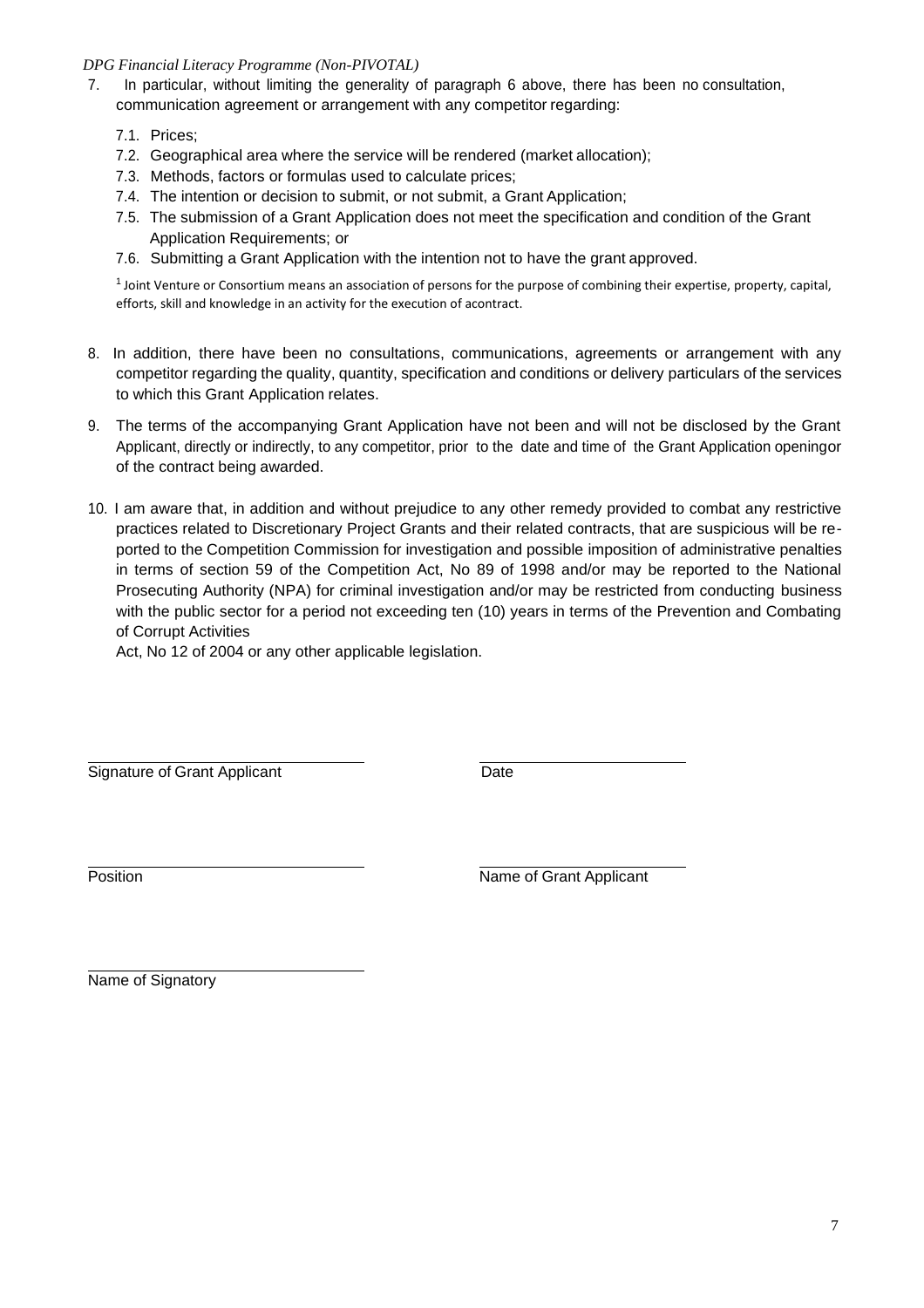### **Annexure B: Declaration of Interest**

### **DECLARATION OF INTEREST**

- 11. Any legal person, including persons employed by the State<sup>1</sup>, or persons having a kinship with persons employed by the State, including a blood relationship, may make an offer or offers in terms of this grant (includes an advertised competitive grant application, competitive bid, limited bid or proposal or a written price quotation).
- 12. In view of possible allegations of favouritism, should the resulting grant application, or part thereof, be awarded to persons employed by the State, or to persons connected with or related to them, it is required that the grant applicant or his/her authorised representative declare his/her position in relation to the evaluating/ adjudicating authority where:
	- 12.1. The grant applicant is employed by the State; and/or
	- 12.2. The grant applicant is a Board member of Fasset and/or
	- 12.3.The legal person on whose behalf the grant application is signed, has a relationship with persons/a person who are/is involved in the evaluation and or adjudication of the bid(s), or where it is known that such a relationship exists between the person or persons for or on whose behalf the declarant acts and persons who are involved with the evaluation and or adjudication of the bid.
- 13. In order to give effect to the above, the following questionnaire must be completed and submitted with the bid.
	- 3.1.1 Full Name of grant applicant or his or her representative:
- 3.1.2 Identity Number:
- 3.1.3 Position occupied in the Company (director, trustee, shareholder<sup>2</sup>, member, etc):
- 3.1.4 Registration number of company, enterprise, close corporation, partnership agreement or trust:
- 3.1.5 Tax Reference Number:

<sup>&</sup>lt;sup>1</sup> "State" means

<sup>(</sup>a) Any national or provincial department, national or provincial public entity or constitutional institution within the meaning of the Public Finance Management Act, 1999 (Act No 1 of 1999);

<sup>(</sup>b) Any municipality or municipal entity;<br>(c) Provincial legislature;

Provincial legislature;

<sup>(</sup>d) National Assembly or the National Council of Provinces;

<sup>(</sup>e) Parliament.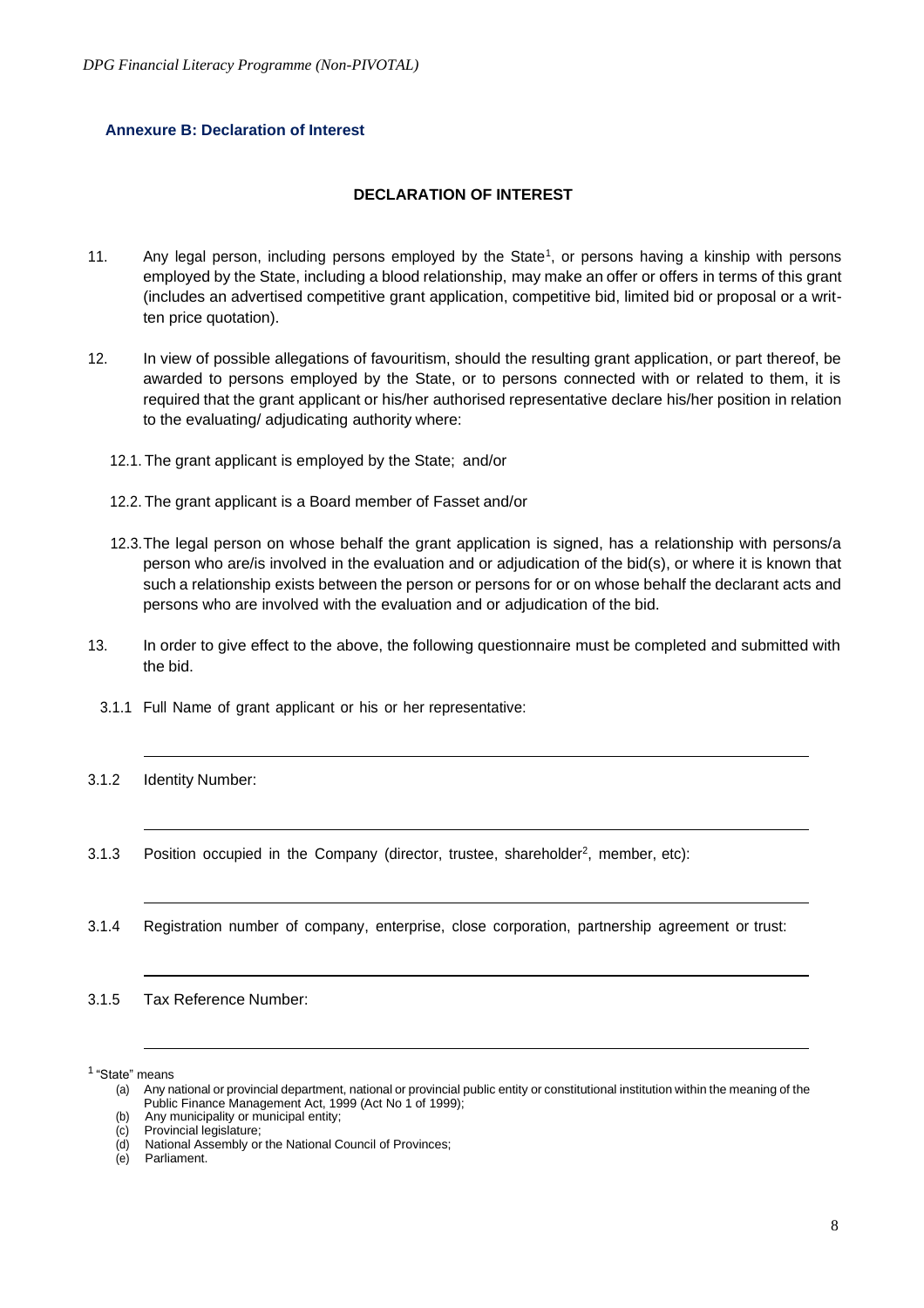- (f) Shareholder" means a person who owns shares in the company and is actively involved in the management of the enterprise or business and exercises control over the enterprise.
- 3.1.6 VAT Registration Number:
- 3.1.7 The names of all directors/ trustees/ shareholders/ members, their individual identity numbers, tax reference numbers and, if applicable, employee/ PERSAL numbers must be indicated below:
- **3.2** Are you or any person connected with this grant application presently employed by the state?



- 3.2.1 If "Yes" was indicated, please furnish the following particulars:
- 3.2.1.1 Name of person/ director/ trustee/ shareholder/ member:
- 3.2.1.2 Name of State institution at which you or the person connected to the grant application is employed:
- 3.2.1.3 Position occupied in the State institution:
- 3.2.1.4 Any other particulars?
- **3.3** If you are presently employed by the state, did you obtain the appropriate authorisation to undertake remunerative work outside employment in the public sector?

| Yes |  |
|-----|--|
| No  |  |

3.3.1 If "Yes" was indicated, was proof of such authorization attached to the grant application

| Yes |  |
|-----|--|
| No  |  |

(Note: Failure to submit proof of such authorization, where applicable, may result in the disqualification of the grant application).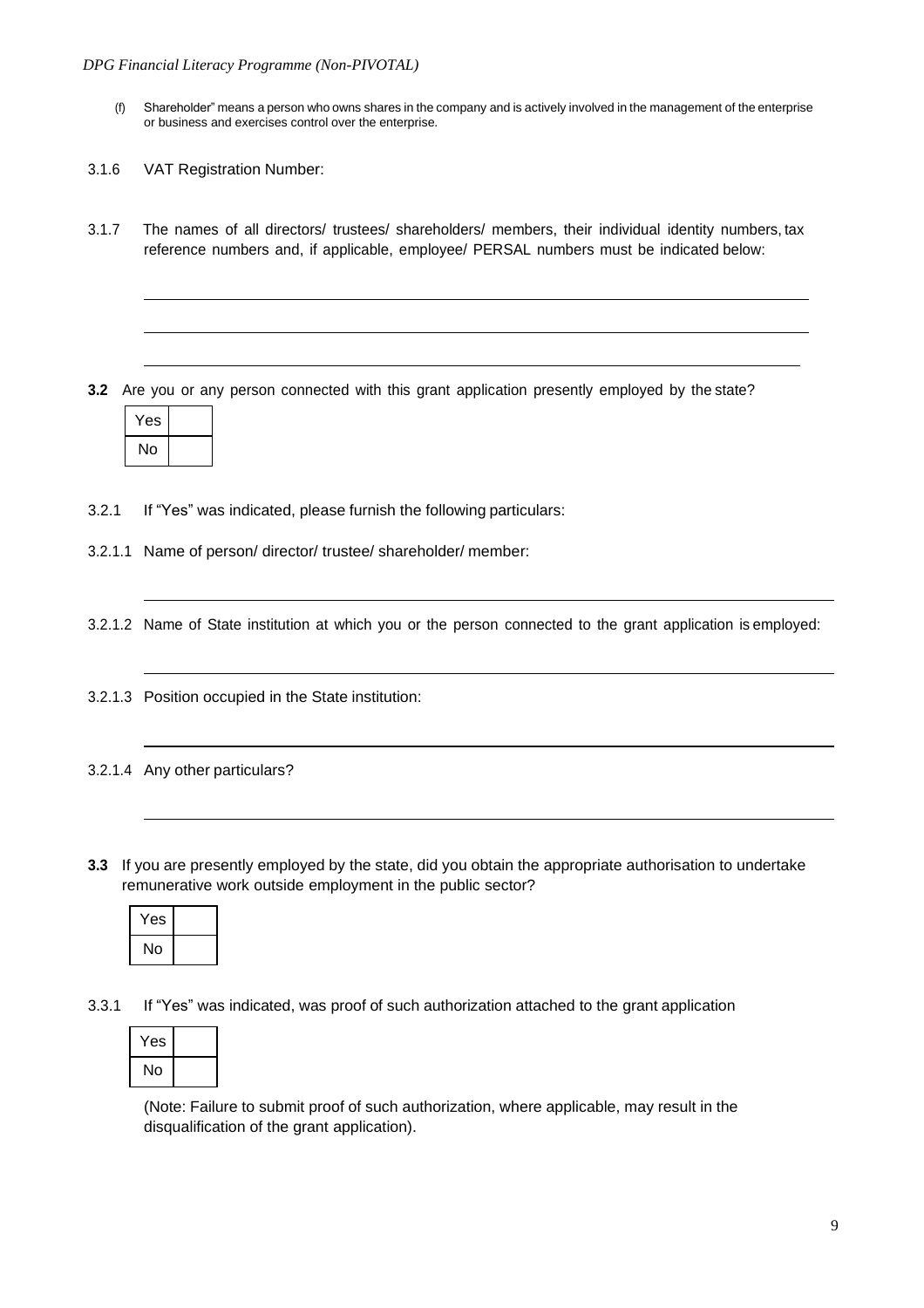3.3.2 If "No" was indicated, please furnish reasons for non-submission of authorization.

**3.4** Did you or your spouse, or any of the company's directors/trustees/ shareholders/ members or their spouses conduct business with the State in the previous twelve (12) months?

| Yes |  |
|-----|--|
| No  |  |

- 3.4.1 If "Yes" was indicated, please furnish the following particulars:
- 3.4.1.1 Name of person/ director/ trustee/ shareholder/ member:
- 3.4.1.2 Name of State institution at which you or the person connected to the grant application conducted business:
- 3.4.1.3 Any other particulars?
- **3.5** Do you, or any person connected with the grant application, have any relationship (family, friend, other) with a person employed by the State (Pty) Ltd and who may be involved with the evaluation and or adjudication of this grant application?

| Yes |  |
|-----|--|
| No  |  |

- 3.5.1 If "Yes" was indicated, please furnish the following particulars:
- 3.5.1.1 Name of person/ director/ trustee/ shareholder/ member:
- 3.5.1.2 Any other particulars?
- **3.6** Are you, or any person connected with the grant application, aware of any relationship (family, friend, other) between any other grant application and any person employed by the State who may be involved with the evaluation and or adjudication of this grant application?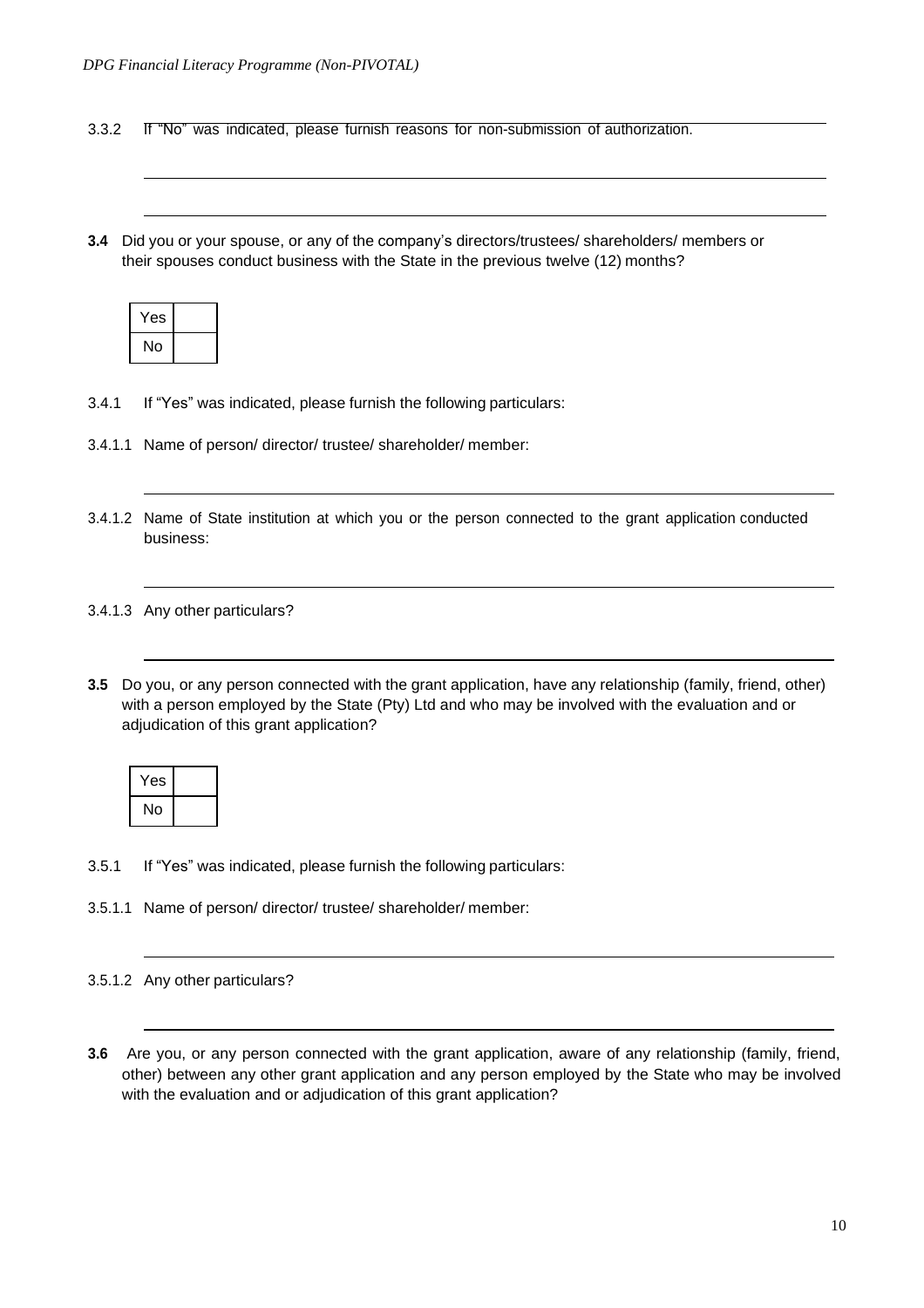

- 3.6.1 If "Yes" was indicated, please furnish the following particulars:
- 3.6.1.1 Name of person/ director/ trustee/ shareholder/ member:

3.6.1.2 Any other particulars?

**3.7** Do you or any of the directors/trustees/shareholders/members of the company have any interest in any other related companies whether or not they are bidding for this contract?

| Yes |  |
|-----|--|
| No  |  |

3.7.1 If "Yes" was indicated, please furnish the following particulars:

- 3.7.1.1 Name of person/ director/ trustee/ shareholder/ member:
- 3.7.1.2 Any other particulars?
- 14. Please complete the table below with the full details of directors/ trustees/ members/ shareholders. (Public Entities are excepted)

| <b>Full Name</b> | <b>Identity Number</b> | <b>Personal Income</b><br><b>Tax Reference No</b> | <b>State Employee</b><br><b>Number/ PERSAL</b><br><b>Number</b> |
|------------------|------------------------|---------------------------------------------------|-----------------------------------------------------------------|
|                  |                        |                                                   |                                                                 |
|                  |                        |                                                   |                                                                 |
|                  |                        |                                                   |                                                                 |
|                  |                        |                                                   |                                                                 |
|                  |                        |                                                   |                                                                 |
|                  |                        |                                                   |                                                                 |
|                  |                        |                                                   |                                                                 |
|                  |                        |                                                   |                                                                 |
|                  |                        |                                                   |                                                                 |
|                  |                        |                                                   |                                                                 |